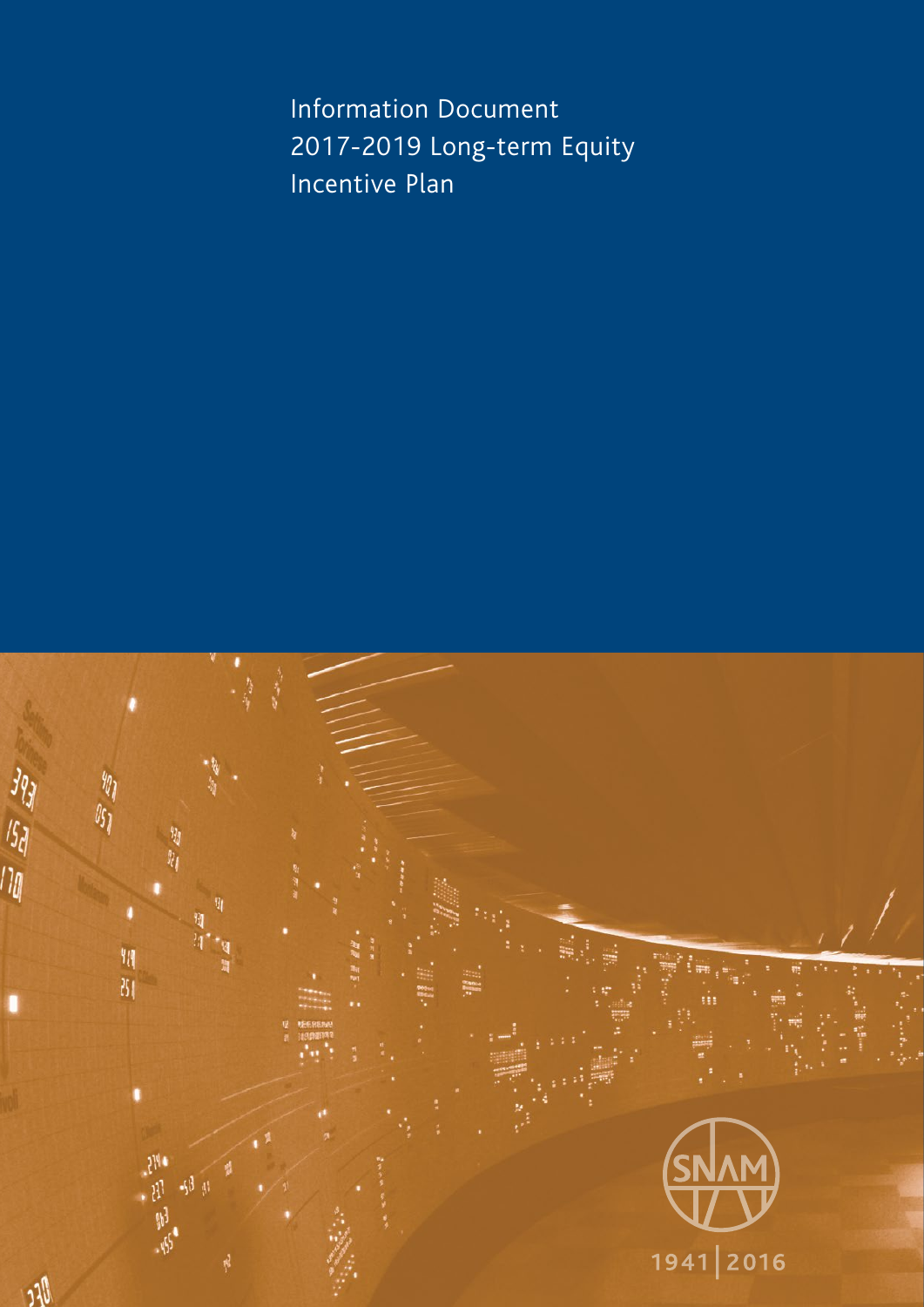Information Document 2017-2019 Long-term Equity Incentive Plan

Prepared pursuant to article 114-bis of legislative decree 24 February 1998, no. 58 ("TUF") and article 84-bis of the regulations adopted by Consob under resolution no. 11971 of 14 May 1999 as subsequently amended and supplemented ("Issuers' Regulation")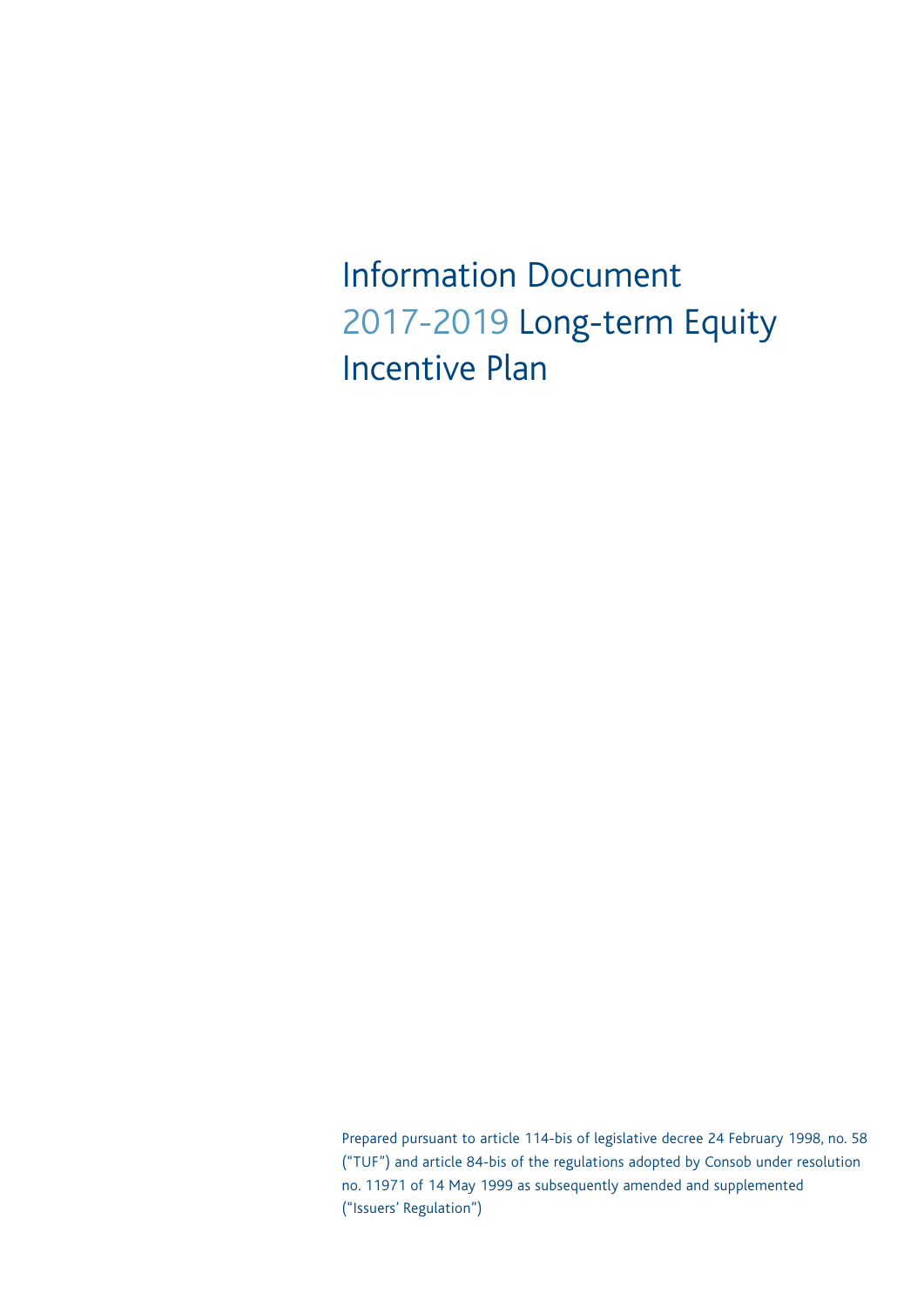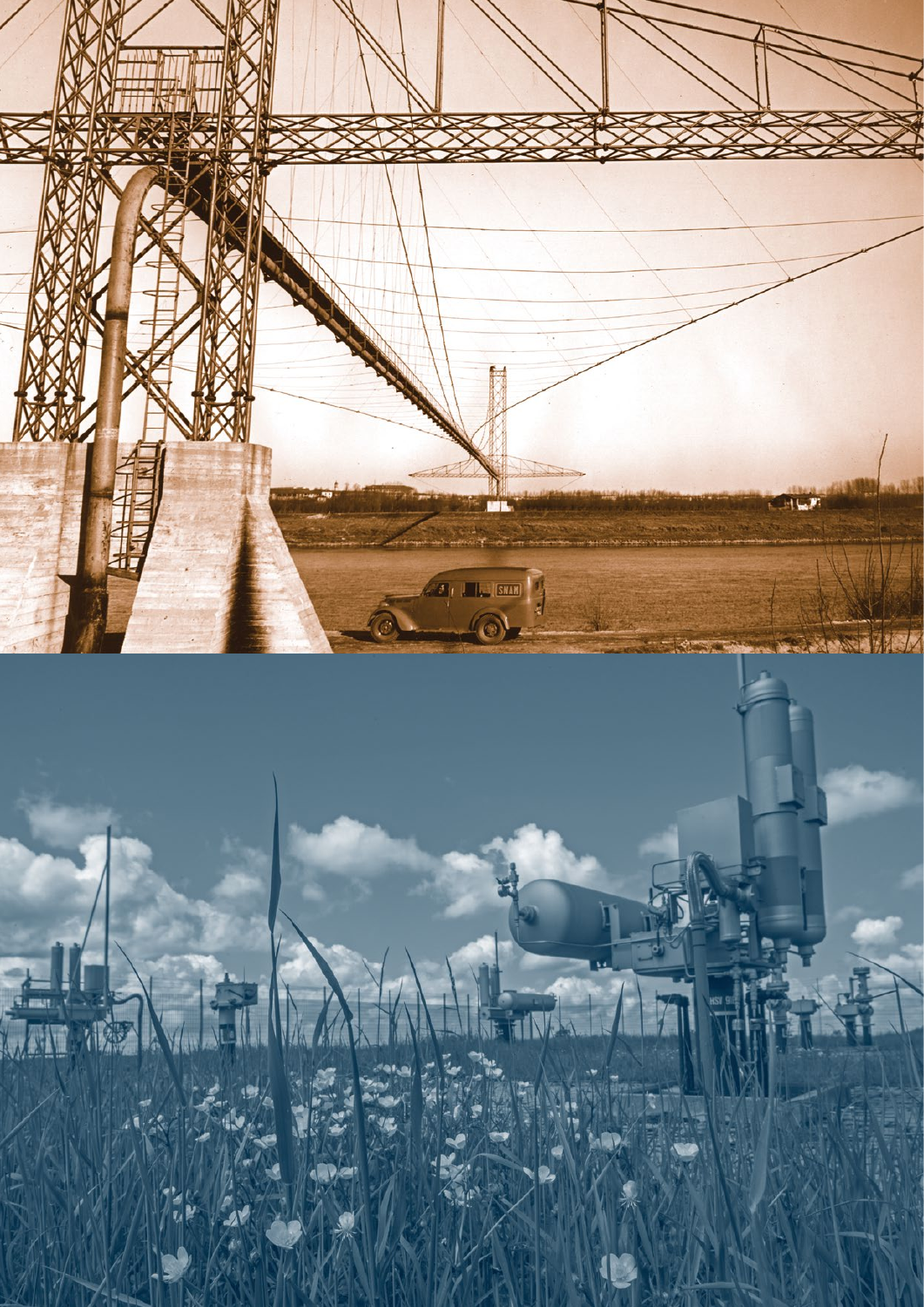## **Introduction**

This information document has been prepared by Snam S.p.A., pursuant to Article 84-*bis* of the Issuers' Regulation and in accordance with the instructions contained in its Appendix 3A – diagram no. 7, with the aim of informing its shareholders and the market regarding the proposed adoption of the 2017- 2019 Long-Term Equity Incentive Plan ("Equity Plan" or "Plan"), approved by Snam's Board of Directors on 6 March 2017 and which will be submitted, pursuant to Article 114-*bis* of the TUF, to the approval of the Ordinary Shareholders' Meeting convened on 11 April 2017, in a single call.

Since 2010, Snam has been using, approved annually by the Board of Directors at the proposal of the Remuneration Committee, long-term incentive plans for the CEO and the executives most directly responsible for the business results, in order to align their performance with the corporate objectives over the medium to long term.

During 2017, the Remuneration Committee, with a view to creating the conditions for greater alignment of the variable long-term remuneration to the primary objective of creating value for shareholders, has proposed to the Board of Directors to adopt, for a limited number of managerial positions, instead of medium-long term monetary incentive plans, a plan based on the allocation of ordinary shares of the Company (Performance Shares), to be implemented upon approval of the Shareholders' Meeting.

The document presents the Equity Plan which allows for a further alignment between the work of the management and the interests of the shareholders.

The Equity Plan applies to Snam and to its Subsidiaries and is to be considered "of particular importance" pursuant to Article 84-*bis*, paragraph 2, of the Issuers' Regulation, as it is aimed at the individuals identified by Article 114-bis of the TUF, Snam's CEO and "Managers with Strategic Responsibilities".

This information document is available to the public at Snam's registered office, as well as in the Governance section on the company's website (www.snam.it), in addition to the procedures specified by Article 84-bis of the Issuers' Regulation.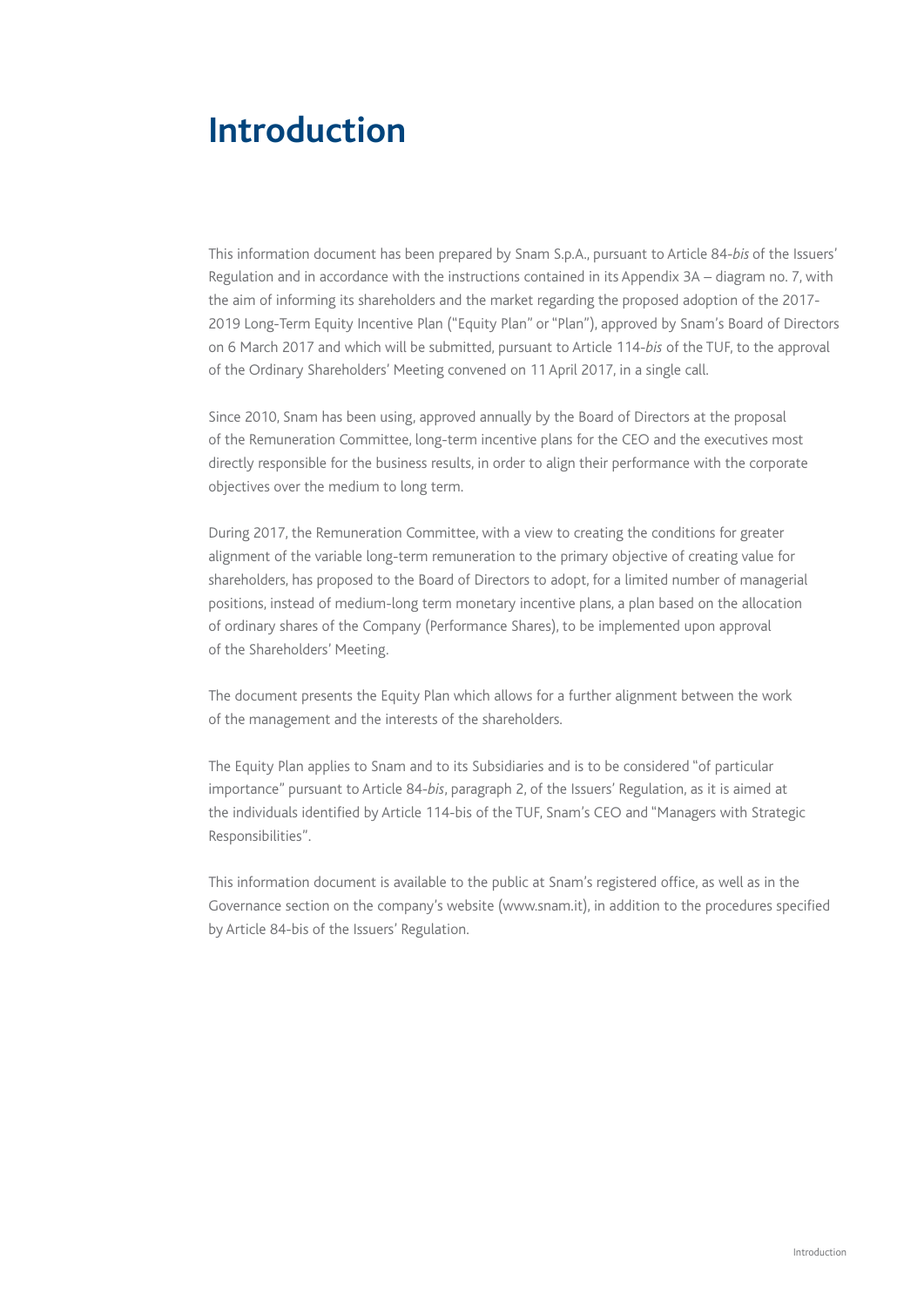## **Definitions**

#### **Adjusted net profit**

this refers to the net profit earned excluding special items, inventory profit/loss and, on determining the net profit of business sectors, the financial expenses/income related to net borrowings, those relating to non-hedge derivatives other than those on commodities and exchange rate differences.

#### **Beneficiaries**

the recipients of the Plan.

#### **Consolidated Law on Financial Intermediation (TUF)**

the "Consolidated Law on Financial Intermediation" is Legislative Decree 58 of 24 February 1998 (and subsequent amendments). The TUF introduced a legislation on financial matters "according to principles", which called for the primary legislation of general lines only, referring the detailed definition of the regulations to the Supervisory Authorities (e.g. CONSOB).

#### **Dividend equivalent**

this consists of an additional number of shares assigned to beneficiaries at the end of the vesting period, equivalent to ordinary and extraordinary dividends distributed by Snam during the vesting period that would have been due on the number of shares actually assigned to beneficiaries based on performance levels achieved under the terms and conditions of the Plan.

#### **EBITDA**

also referred to as "gross operating profit" or "GOP" is a profitability indicator that reveals the company's income resulting from its core business alone, gross, therefore, of interest (financial management), tax (fiscal management), depreciation and amortisation of assets.

#### **Incentive allocated**

this refers to the maximum number of shares allocated to beneficiaries and which may actually be assigned at the end of a predetermined period (vesting period) according to pre-established performance and retention terms and conditions.

#### **Incentive assigned**

this refers to the number of shares actually assigned to beneficiaries at the end of the predetermined period (vesting period) in an amount related to performance levels achieved under the terms and conditions established by the Plan.

#### **Issuers' Regulation**

this is CONSOB Regulation 11971 of 14 May 1999 containing the rules for entities issuing financial instruments.

### **Lock-up**

this refers to the time period during which the assigned shares are subject to restrictions of sale and/or transfer.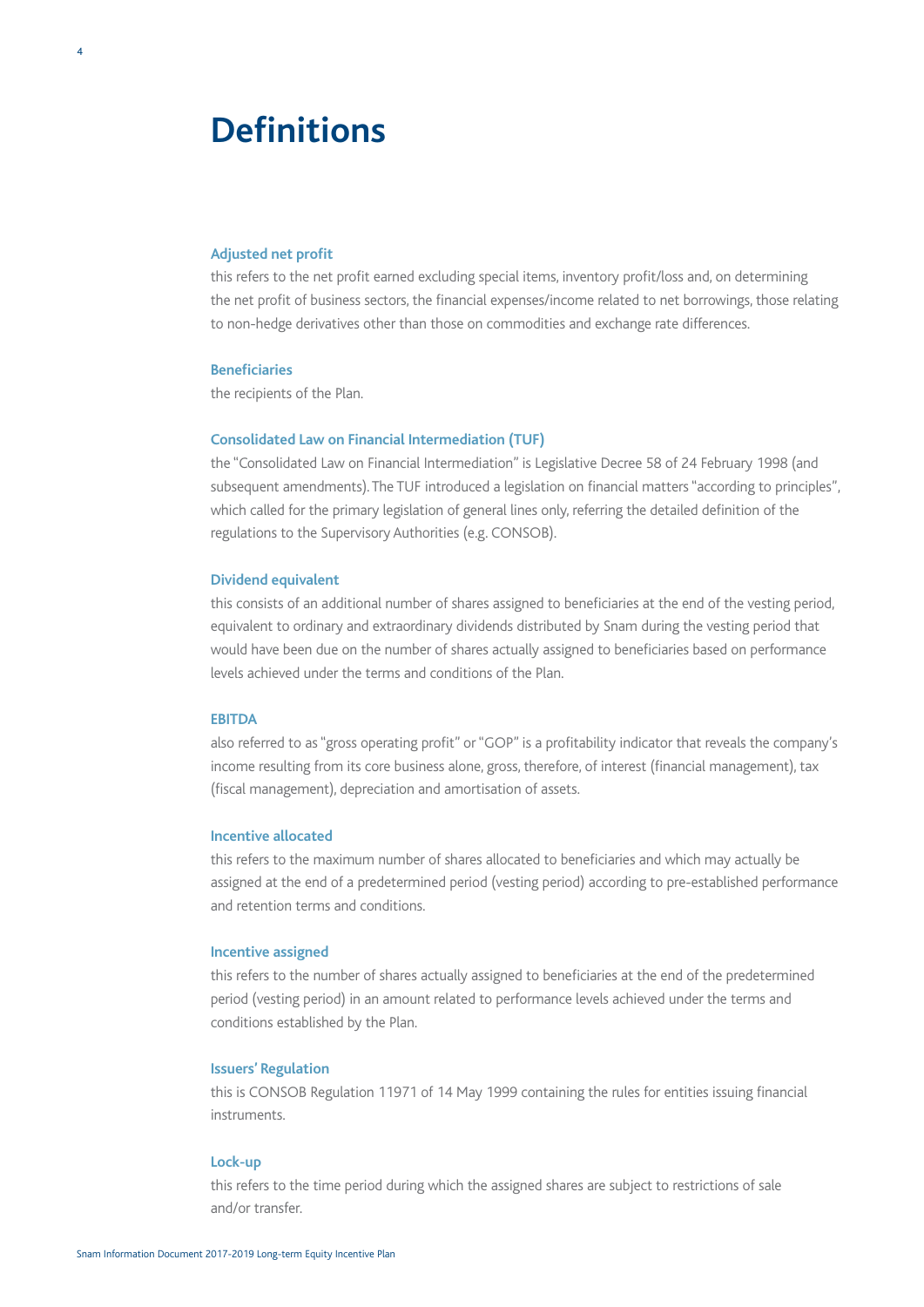#### **Managers with Strategic Responsibilities**

according to IAS 24, these are "individuals who have the power and responsibility, whether directly or indirectly, for planning, managing and controlling the company's activities". Snam's executives with strategic responsibilities, other than Directors and Auditors, are, as at the date of publication of this Information Document, as follows: Chief Financial Officer; Chief Industrial Assets Officer; Chief Commercial, Regulation & Development Officer; General Counsel; Executive Vice President Human Resources & Organization; Chief Corporate Services Officer; Chief International Assets Officer.

#### **Maximum level**

this refers to the result level whose achievement entitles receipt of 100% of the incentive allocated.

#### **Regulation**

the document, approved annually by the Board of Directors, governing each annual allocation of the Equity Plan.

## **Remuneration Committee**

this Committee comprises two independent non-executive directors (including the Chairman) and a non-executive director. The Committee is responsible for proposing to and advising the Board of Directors regarding the remuneration of the directors and executives with strategic responsibilities. The Committee specifically submits, for the Board's approval, the Annual Remuneration Report and formulates proposals relating to the remuneration of directors with responsibilities and members of the Board Committees.

#### **Share(s)**

ordinary share(s) issued by Snam S.p.A., listed on the electronic stock market of Borsa Italiana S.p.A., ISIN code IT0003153415.

#### **Subsidiaries**

companies controlled by Snam S.p.A. pursuant to Article 2359 of the Italian Civil Code.

#### **Threshold level**

this is the result level whose achievement entitles receipt of 50% of the incentive allocated and below which the Plan does not provide for the assignment of any incentive.

#### **Vesting (vesting period)**

the period between the allocation and the completion of the ownership of the right to receive the equity premium.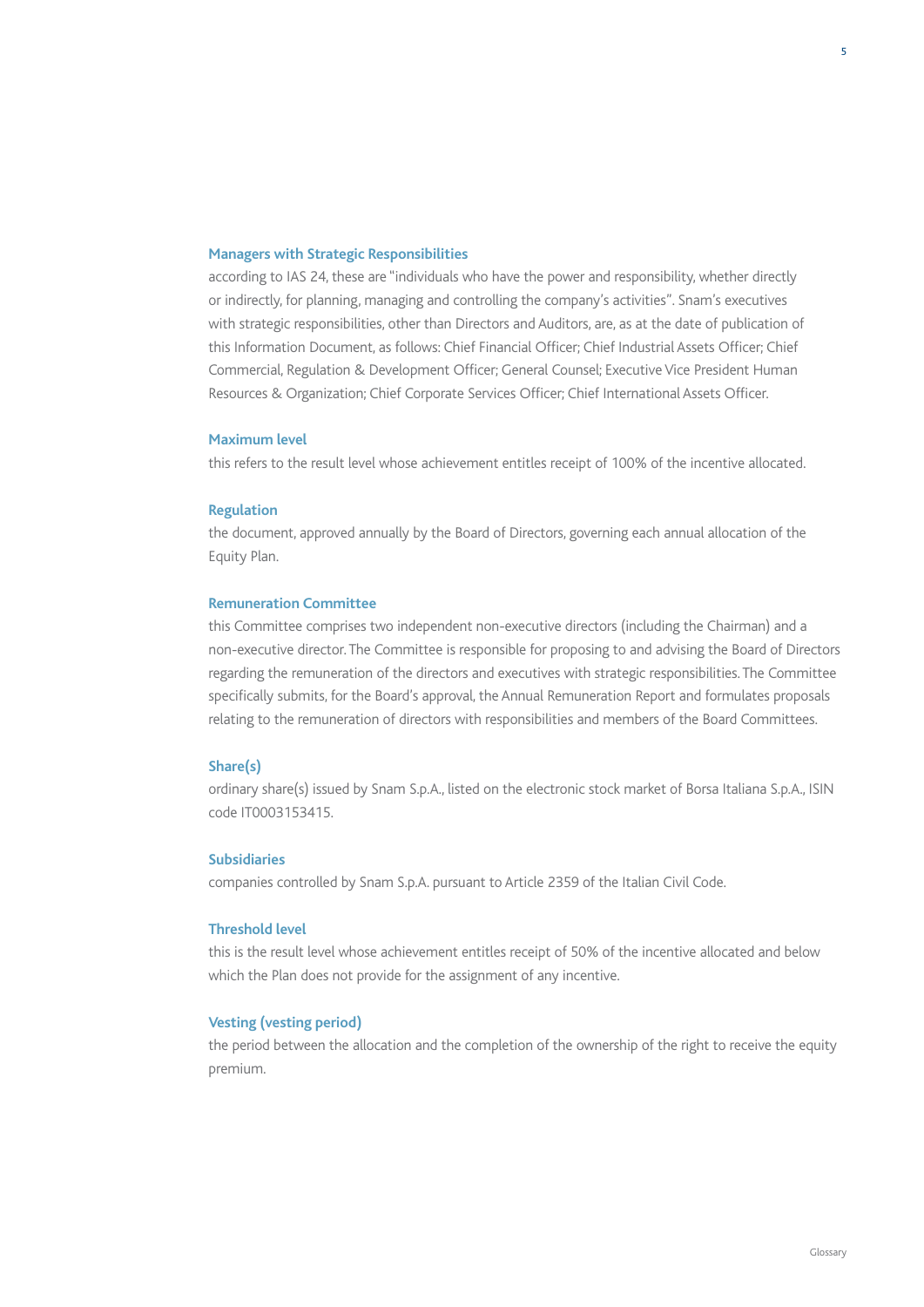# **2017 – 2019 Long-term Equity Incentive Plan**

## 1. Recipients

**1.1 The names of the recipients, who are members of the board of directors or of the management board of the issuer of financial instruments, of the issuer's parent companies and of the Issuer's subsidiaries, whether directly or indirectly controlled by the issuer.**

The Plan applies to Snam's CEO and General Manager, currently identified as Marco Alverà.

If among the beneficiaries referred to in point 1.2 below are individuals whose names are required to be identified, pursuant to the applicable regulatory provisions, also in relation to the post of Director that may be held in Subsidiaries, the Company shall provide the market with the relevant information, following the notifications under Article 84-bis, fifth paragraph, of the Issuers' Regulation.

## **1.2 The categories of employees or partners of the issuer of financial instruments and parent companies or subsidiaries of that issuer.**

The executives of Snam and of its Subsidiaries, up to a maximum of 20, who are Managers with Strategic Responsibilities of Snam and other Directors identified by the Snam's CEO, among those holding positions of greatest impact on the company's results or with strategic importance for the purpose of achieving Snam's long-term objectives.

#### **1.3 The names of the beneficiaries of the plan belonging to the following groups:**

a) general managers of the issuer of financial instruments;

Not applicable

b) other managers with strategic responsibilities of the issuer of financial instruments that are not "smaller", pursuant to Article 3, paragraph 1, section f), of Regulation no. 17221 of 12 March 2010, in the event that they have received, over the year, an overall remuneration (obtained by adding their monetary remuneration and remuneration based on financial instruments) above the highest overall remuneration awarded to the members of the board of directors, or management board, and to the general managers of the issuer of financial instruments;

### Not applicable

None of Snam's executives with Strategic Responsibilities received, over the year, overall remuneration higher than the highest overall remuneration awarded to the members of Snam's Board of Directors.

c) individuals controlling the issuer of shares, who are employees or who collaborate with the issuer of shares.

Not applicable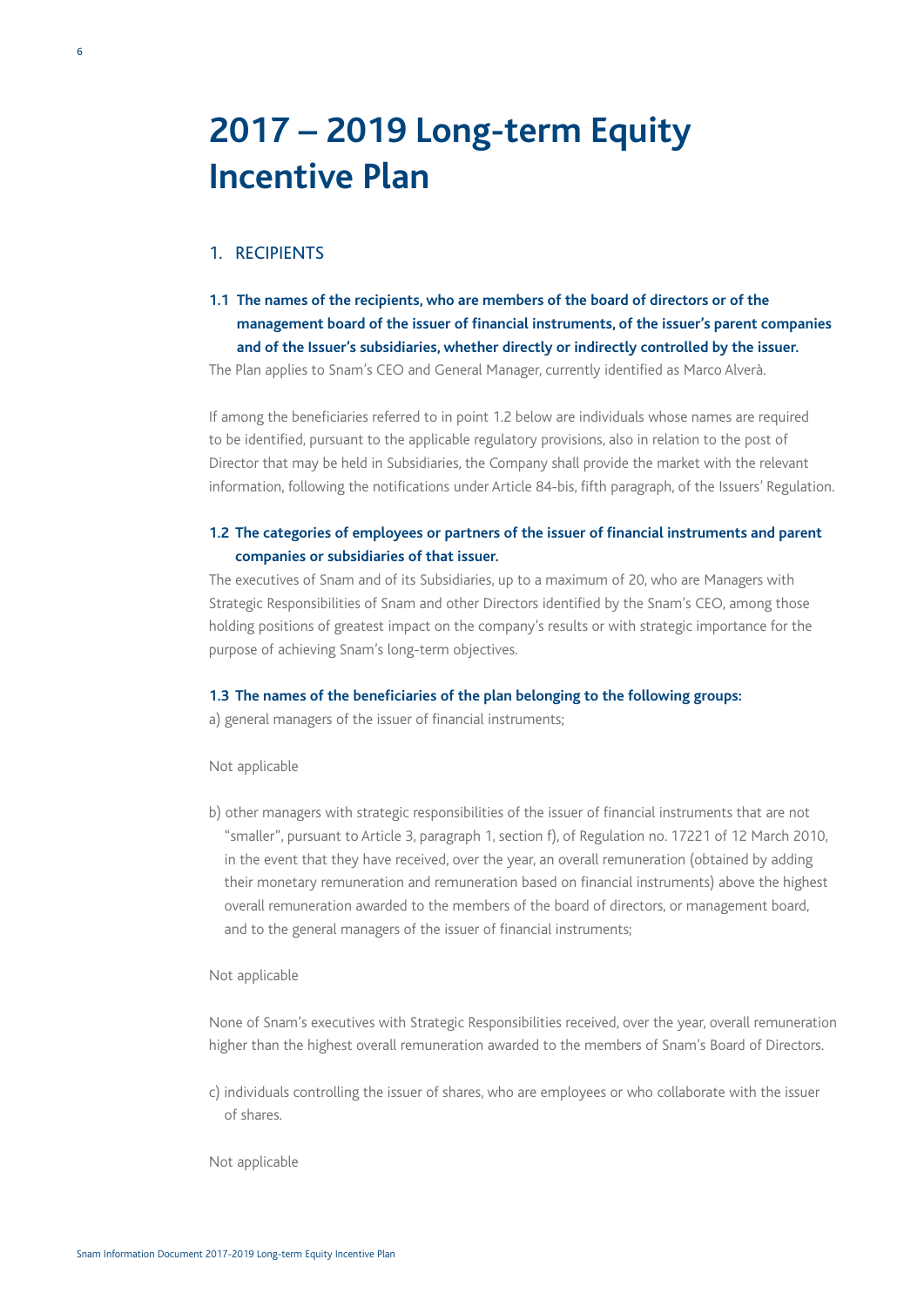#### **1.4 Description and numerical indication, broken down by category:**

a) of executives with strategic responsibilities other than those specified in section b) of paragraph 1.3;

There are 7 Snam executives with strategic responsibilities as at the date of publication of this Information Document.

b) in the case of "smaller" companies, pursuant to Article 3, paragraph 1, section f), of Regulation no. 17221 of 12 March 2010, the indication of the total of all executives with strategic responsibilities of the issuer of financial instruments;

Not applicable

c) of other categories of employees or partners for whom different characteristics have been provided for by the plan (e.g. executives, managers, employees, etc.).

Not applicable

## 2. Reasons for adopting the plan

#### **2.1 The objectives to be achieved by implementing the plans.**

The Plan is a management incentive and loyalty tool which is highly critical to the company and aimed at ensuring, in line with international best practices, the following objectives:

- greater alignment with the interests of shareholders in the medium-long term by assigning a premium denominated in Shares;
- n improved operational efficiency of the business through the use of EBITDA;
- supporting the company's profitability through the use of Adjusted Net Profit;
- combining the company's financial performance with sustainability goals.

The Plan provides, for each annual allocation, for a three-year vesting period, in line with international best practices.

## **2.2 Key variables, also in the form of performance indicators considered for the allocation of equity-based plans.**

Incentive levels are defined, in terms of maximum number of assignable Shares, in accordance with the following remuneration policy principles adopted by Snam:

- management remuneration structure adequately balanced between: a fixed component, consistent with the powers and/or responsibilities assigned; a variable component defined within the maximum limits and aimed at linking remuneration to the performance actually achieved;
- n consistency of the total remuneration with respect to the applicable market benchmarks for similar positions or for roles with a similar level of responsibility and complexity, as part of business panels comparable with Snam;
- variable remuneration of managerial roles with greater influence on the company's results, characterised by a significant incidence of long-term incentive components, through a suitable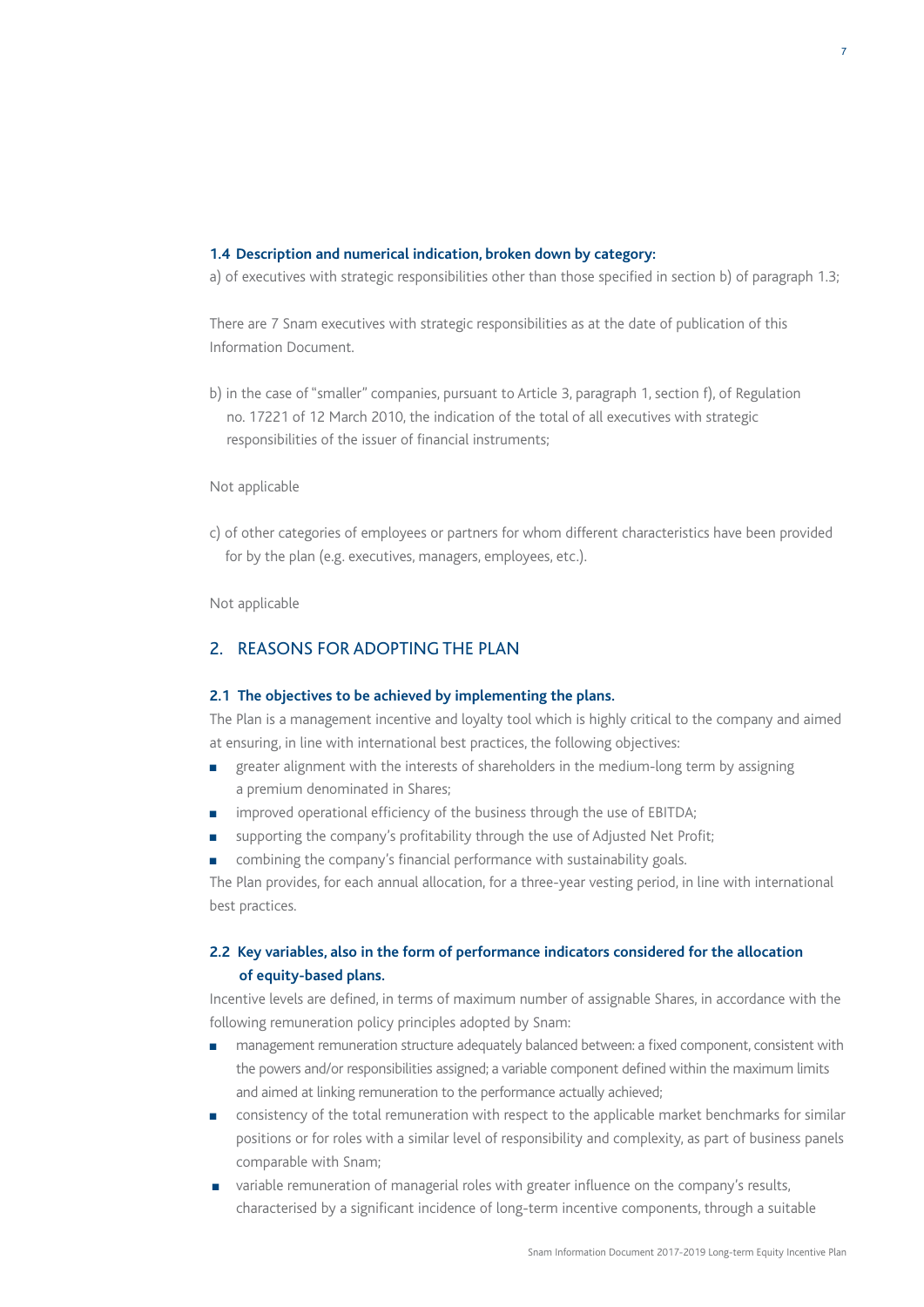deferral for a period of at least three years, in line with the long-term nature of Snam's business.

For the performance indicators, please refer to section 2.3.1. below.

## **2.3 Factors underlying the determination of the amount of equity-based remuneration, or criteria for its determination.**

## **2.3.1 More detailed information**

The maximum equity incentive assigned to each beneficiary is differentiated according to the level of responsibility/criticality of the role, also in consideration of market practices.

For the CEO, the value of the incentive assigned shall not exceed 210% of his fixed remuneration. The maximum equity incentive assigned to other beneficiaries shall be determined at the time of implementation of the Plan by the CEO, following the approval of the plan itself by the Shareholders' Meeting.

The performance terms and condition of the Plan are linked to the following parameters:

- EBITDA, with a weighting of 60%, calculated on an annual basis with reference to the percentage variation with respect to the forecast budget approved by the Board of Directors;
- Adjusted Net Profit, with a weighting of 30%, calculated on an annual basis during the vesting period by comparing the final balance with the budget forecast;
- sustainability, with a weighting of 10%, measured by the results achieved compared with indicators on an annual basis.

Total performance is calculated as the average annual performance of the parameters identified in the three-year vesting period.

**2.4 The reasons behind any decision to allocate equity-based remuneration plans not issued by the issuer of financial instruments, such as financial instruments issued by subsidiaries or parent companies, or third-party companies outside of the group; in the event that such instruments are not traded on regulated markets, information on the criteria used to determine their value.**

Not applicable

## **2.5 Assessments regarding significant tax and accounting implications affecting the definition of the plans.**

The structure of the Plan has not been affected by the applicable tax regulation or by accounting implications.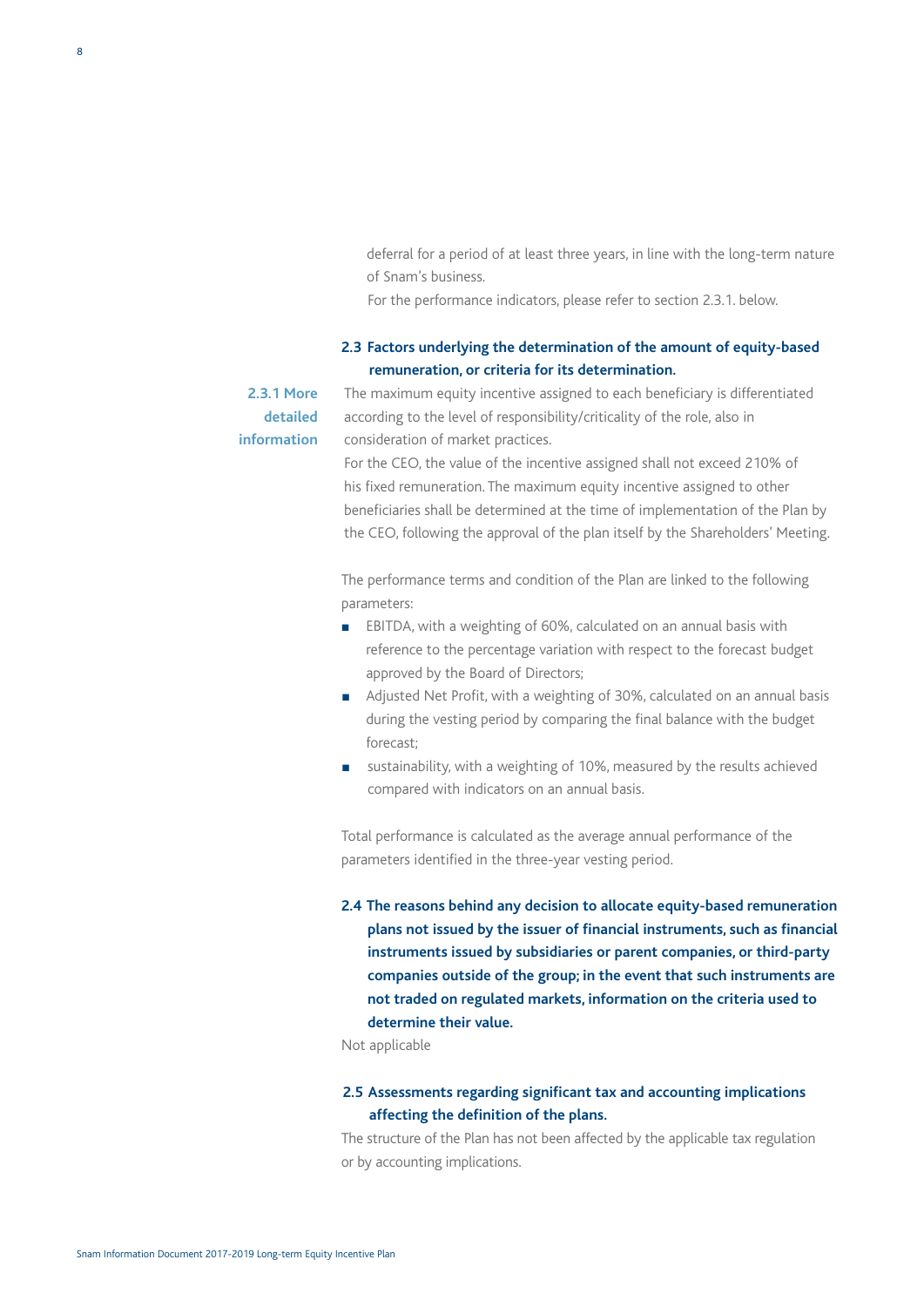## **2.6 Any support of the plan by the special Fund for incentivising the participation of workers in businesses, under Article 4, paragraph 112, of Law no. 350 of 24 December 2003.** Not applicable

## 3. APPROVAL PROCEDURE AND TIMING OF EQUITY GRANTS

## **3.1 Scope of powers and functions delegated by the Shareholders' Meeting to the Board of Directors in order to implement the plan.**

Snam's Board of Directors, held on 6 March 2017, resolved, at the proposal of the Remuneration Committee and with abstention of the CEO, to submit the Plan to the approval of the Shareholders' Meeting pursuant to Article 144-bis of the TUF.

Following the approval of the Shareholders' Meeting, the Board of Directors, in the performance of the power to be conferred by the Shareholders' Meeting, shall implement the Plan, including through individuals appointed for the purpose, resolving:

i) the annual assignment of the incentive to the CEO; ii) the approval of the Regulation of each annual assignment; iii) the identification of the Beneficiaries based on defined criteria; and iv) any term and condition for implementation, to the extent that this does not conflict with the provisions established by the Shareholders' Meeting.

## **3.2 Indication of the individuals appointed to manage the plan and their job role and responsibilities.**

The management of the Plan is entrusted to the relevant Snam units of the Human Resources & Organisation Department.

## **3.3 Any existing procedures for reviewing the plans, also in relation to any changes in the basic objectives.**

Without prejudice to the jurisdiction of the Shareholders' Meeting in the cases provided for by law, the Board of Directors, having heard the opinion of the Remuneration Committee, is the competent body for making any changes to the Plan.

During the implementation of the Plan, the Board of Directors shall determine, at the proposal of the Remuneration Committee, the Regulation of the Plan itself which shall also include, inter alia, any procedures, terms and conditions for revising the Plan. These procedures may include the right of the Board of Directors to amend the performance conditions of the Plan in the event of extraordinary and or unforeseeable situations or circumstances that may significantly affect the results and/or the scope of Snam's activities.

## **3.4 Description of the procedures used to determine the availability and assignment of financial instruments on which the plans are based.**

The Plan provides for the free assignment of Shares in varying numbers in relation to the individual allocation and to the degree of achieving the performance conditions of the Plan. These Shares may comprise previously-issued Shares to be purchased pursuant to Article 2357 et seq. of the Italian Civil Code or already owned by Snam.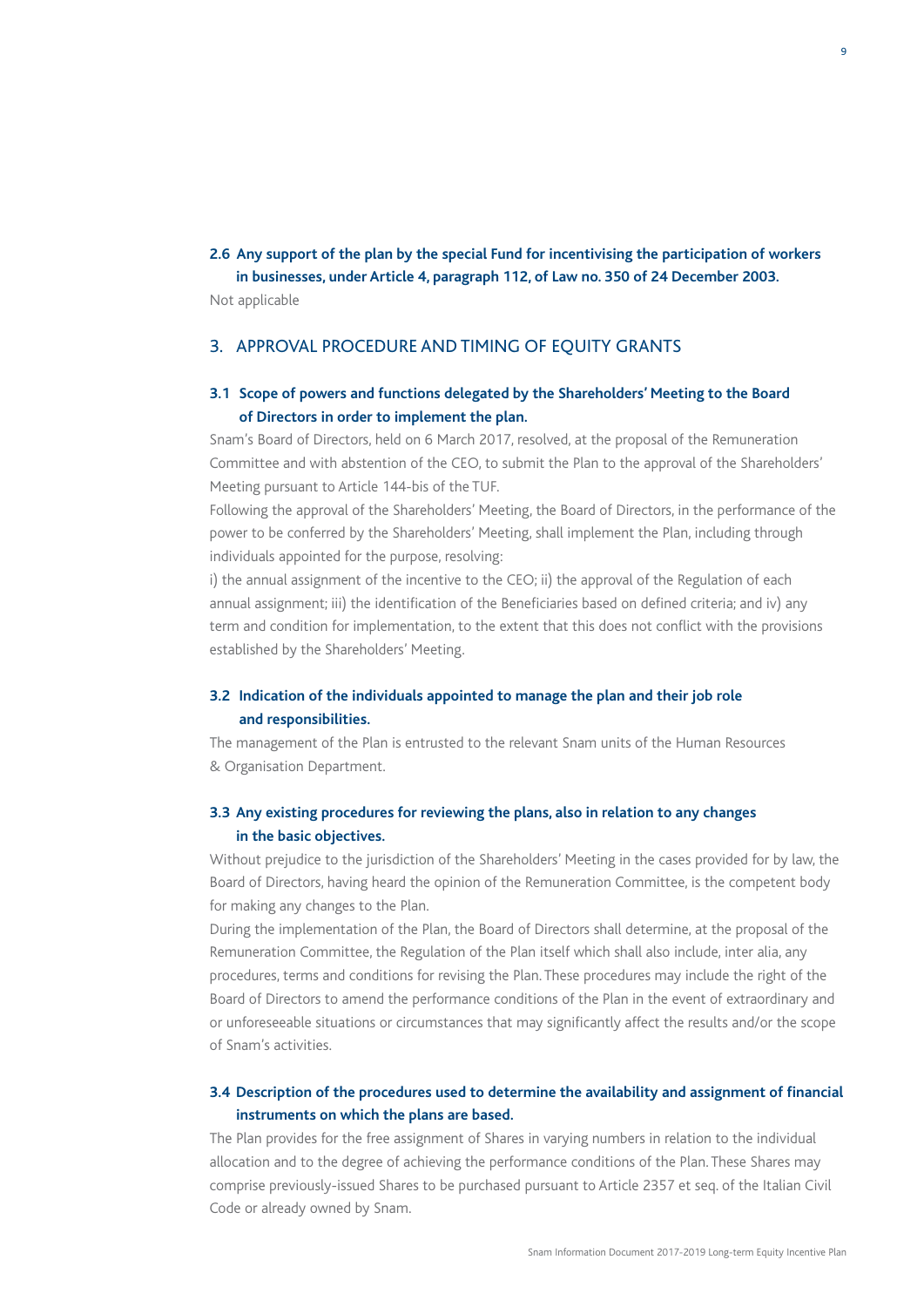In this regard, the Board of Directors, in its meeting of 6 March 2017, resolved to submit, to the Shareholders' Meeting, the proposal to authorise the purchase and or sale of treasury Shares to service the Plan.

## **3.5 The role carried out by each director in determining the features of the afore-mentioned plans; any occurrence of conflicts of interest involving the directors concerned.**

In line with the recommendations of the Corporate Governance Code for Listed Companies, which Snam adheres to, the conditions of the Plan were defined at the proposal of the Remuneration Committee, composed entirely of Non Executive Directors, the majority of which are independent directors, with a Chairman chosen from among the Independent Directors.

The proposal to submit the Plan to the Shareholders' Meeting, pursuant to Article 114-bis of the TUF, was therefore resolved by the Board of Directors, with abstention of the CEO, following the favourable opinion of the Board of Statutory Auditors pursuant to Article 2389, paragraph 3 of the Italian Civil Code.

The Plan, in relation to its beneficiaries, constitutes a related-party transaction subject to the approval of the Shareholders' Meeting pursuant to Article 114 bis of the TUF, for which the specific procedures provided for by CONSOB resolution no. 17221 of 12.03.2010, subsequently amended by resolution no. 17389 of 23 June 2010 ("Related-Party Transaction Regulation") do not apply.

## **3.6 For the purposes of the requirements of Article 84-bis, paragraph 1, the date of the decision made by the competent body to propose the approval of the plans at the Shareholders' Meeting and any proposal made by the Remuneration Committee.**

The Board of Directors, on 6 March 2017, following a proposal made by the Remuneration Committee on 1 March 2017, resolved to submit the Plan for approval by the Shareholders' Meeting.

## **3.7 For the purposes of the requirements of Article 84-bis, paragraph 5, section a), the date of the decision made by the competent body regarding the assignment of instruments and any proposal to the aforementioned body made by the Remuneration Committee.**

The Plan and financial instruments serving its implementation are submitted to the approval of the Shareholders' Meeting convened on 11 April 2017. After the Shareholders' Meeting, if the Plan is approved, the Board of Directors shall meet to take the relevant decisions in order to implement the Plan itself.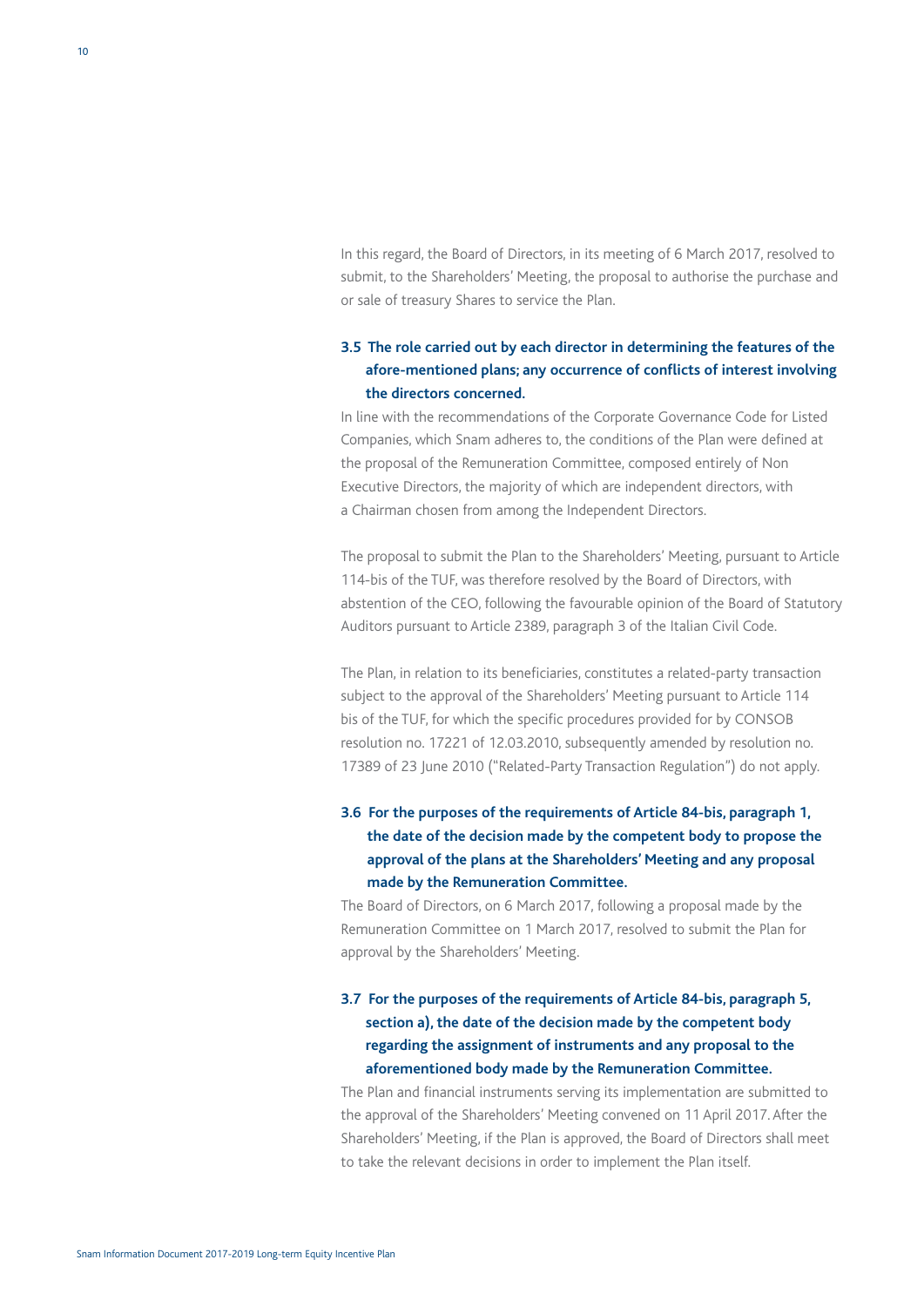## **3.8 The market price, recorded on the aforementioned dates, for the financial instruments on which the plans are based, if traded on regulated markets.**

Official price of the Snam stock as at 6 March 2017 (date of approval by the Board of Directors to submit the proposed Plan to the Shareholders' Meeting): 3.848 €.

## **3.9 In the case of plans based on financial instruments traded on regulated markets, under which terms and according to which procedures the issuer takes into account, as part of the identification of the times for assigning the instruments on implementation of the plans, the possible coincidence between:**

- i. such assignment or any related decisions made by the Remuneration Committee and
- ii. the disclosure of any relevant information pursuant to Article 114, paragraph 1; for example, in the event that such information is: a. not already public and capable of positively affecting market prices, or b. already published and capable of negatively affecting market prices.

Decisions regarding the allocation of the Plan shall be made once or twice by the Board of Directors, following the approval of the Plan by the Shareholders' Meeting, having heard the opinion of the Remuneration Committee and the Board of Statutory Auditors, in accordance with the applicable regulations. It should be noted that the right of beneficiaries to receive shares shall accrue after a three-year vesting period and only in the event of the achievement of predetermined performance conditions.

## 4. Features of the financial instruments allocated

### **4.1 Description of the ways in which the equity-remuneration plans are structured.**

The Plan provides for three annual allocations of the right to receive a maximum number of shares that may be actually assigned after three years and to an extent related to the performance conditions achieved according to predetermined criteria and parameters and other terms and conditions provided for by the Plan. The maximum number of shares to be allocated is determined by dividing the incentive by the average price of the share recorded in the month prior to the allocation.

A number of additional shares – known as a dividend equivalent – is also planned for assignment on the shares actually assigned depending on the achievement of the performance conditions. The number of additional shares to be allocated is determined by dividing the sum of the dividends distributed in the vesting period by the average price of the share recorded in the month prior to the assignment.

## **4.2 Indication of the period of actual implementation of the plan, also with reference to any different cycles planned.**

The Plan provides for three annual allocations for the 2017-2019 period. Each allocation is subject to a three-year vesting period and, subsequently, the possible actual assignment of shares shall be between 2020 and 2022, as shown in the diagram below.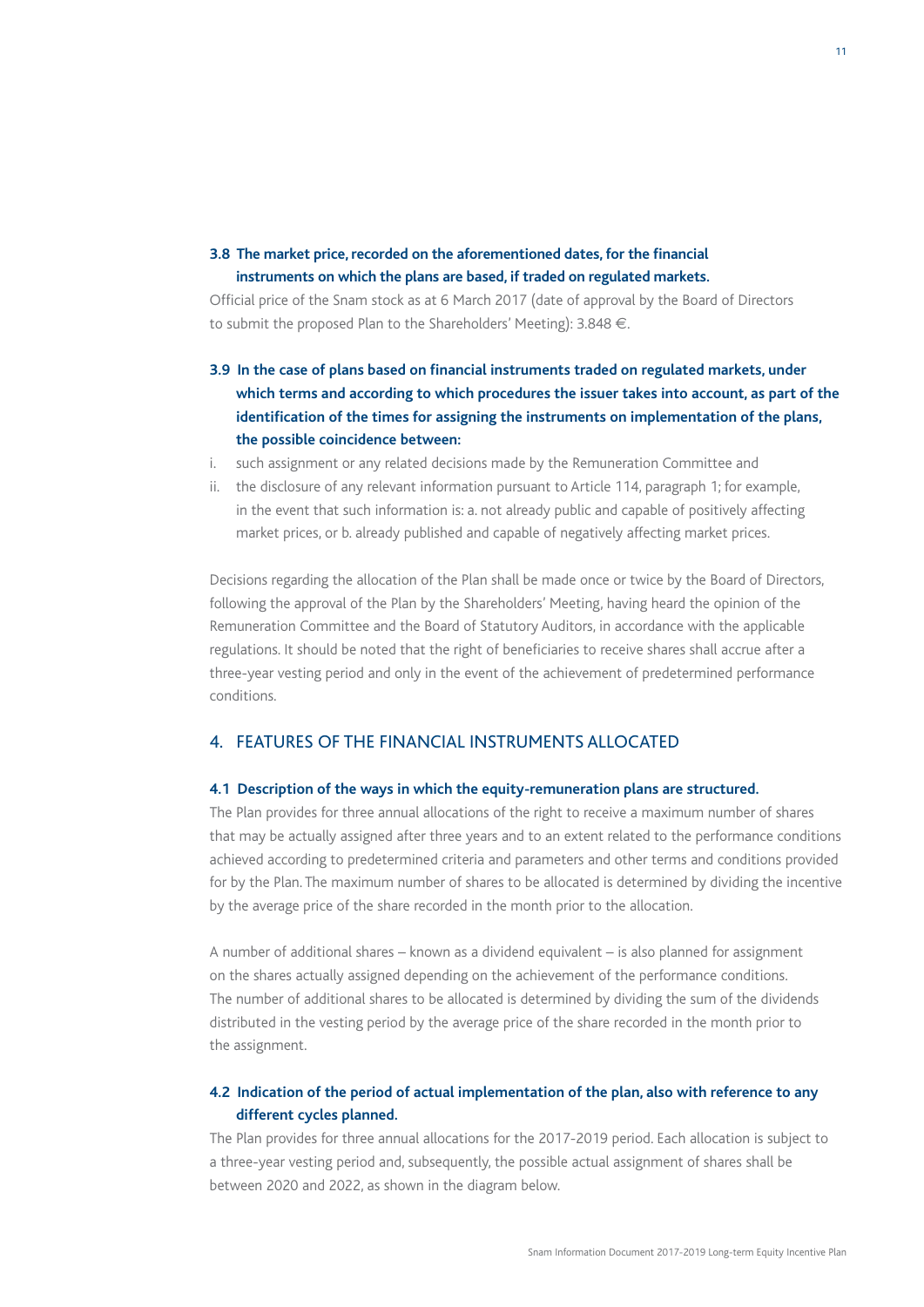| <b>Allocation</b> | <b>End of Vesting Period</b> | <b>Assignment of Shares</b> |
|-------------------|------------------------------|-----------------------------|
| 2017              | 2019                         | 2020                        |
| 2018              | 2020                         | 2021                        |
| 2019              | 2021                         | 2022                        |

For the CEO and other Executives involved, it is estimated that 20% of the shares assigned is subject to a lock-up period. Shares subject to lock-up cannot be transferred and/or assigned for a period of 24 months from the end of the vesting period. The lock-up does not apply to additional shares assigned to beneficiaries as a dividend equivalent.

#### **4.3 The term of the plan.**

The Plan shall end in 2022, on expiry of the vesting period of the last allocation planned in 2019.

## **4.4 The maximum number of financial instruments, including in the form of options, assigned during each tax year in relation to the individuals identified by name or to the specified categories.**

The Board of Directors has determined the maximum number of Shares as 3,500,000 to service the Plan.

## **4.5 The procedures and clauses for implementing the plan, specifying whether the actual allocation of instruments is subject to the fulfilment of certain conditions or the achievement of certain performance results; description of such conditions and results.**

The effective maturity of the allocated shares is subject to the achievement of specific performance conditions. The performance conditions of the Plan are verified annually and upon completion of each three-year period according to the outcome of a precise verification process of the results effectively achieved by the Remuneration Committee, in support of the resolutions passed by the Board of Directors.

The performance conditions of the Plan are related to the following parameters:

- EBITDA, with a weighting of 60%, calculated by comparing the final balance with the provisions of the budget;
- <sup>n</sup> Adjusted Net Profit, with a weighting of 30%, calculated by comparing the final balance with the provisions of the budget;
- sustainability, with a weighting of 10%, measured according to annually defined targets.

The achievement of the performance conditions at the maximum predetermined level involves the accrual of 100% of the allocated shares, while the achievement of the performance at the predetermined threshold level involves the accrual of 50% of the allocated shares. Interim results between the threshold and maximum achievement level shall be defined at the time of implementation of the Plan.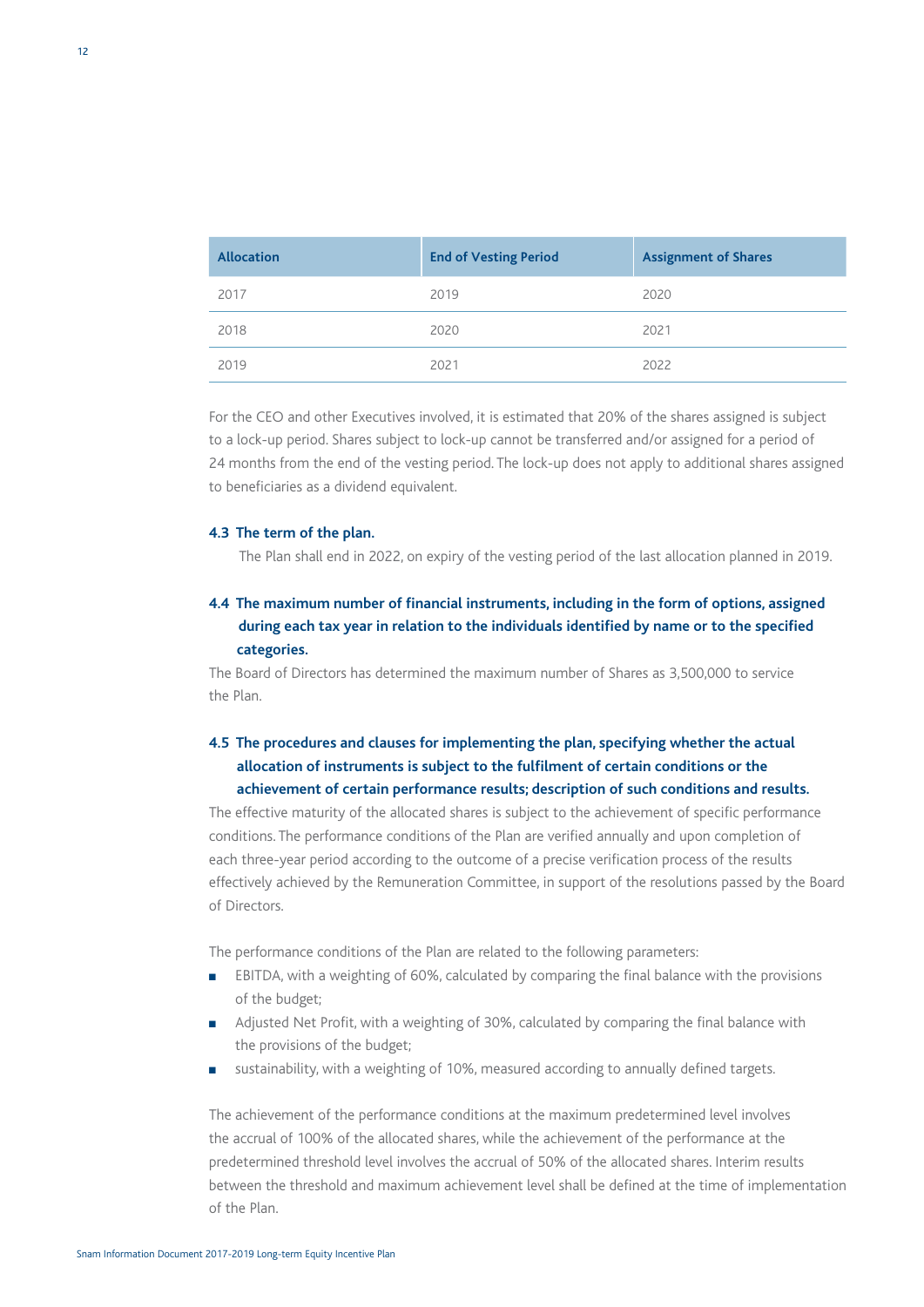The Plan finally provides for the adoption of claw-back mechanisms, through the following clause: "Without prejudice to the right to compensation for any further damage, the Company, within the legal time period, may repossess (with a subsequent requirement to return to the Participant) the value of the assigned shares at the time of their actual assignment, including the value of the assigned shares as a dividend equivalent, in the event that it is determined that the achievement of objectives is attributable to wilful misconduct or gross negligence or, in any case, if the reference regulations are breached (whether corporate, legal, regulatory or of any other source) by the Participant, or where the aforementioned objectives were achieved based on data which proved to be manifestly erroneous".

## **4.6 The indication of any constraints on the availability of allocated instruments or on instruments resulting from the exercise of options, with specific reference to the terms by which the subsequent transfer thereof to the Company or third parties is permitted or prohibited.**

For the CEO and other Executives involved, it is estimated that 20% of the shares assigned is subject to a lock-up period. Shares subject to lock-up cannot be transferred and/or assigned for a period of 24 months from the end of the vesting period. The lock-up does not apply to additional shares assigned to beneficiaries as a dividend equivalent.

## **4.7 The description of any clause in relation to the allocation of the plans in the event the recipients carry out hedging transactions that allow for the neutralisation of any prohibition to sell the assigned financial instruments, including in the form of options, or the financial instruments resulting from the exercising of these options.**

There are no cancellation clauses in the event that beneficiaries carry out hedging transactions that allow for the neutralisation of the effects of the prohibition to sell the assigned shares.

#### **4.8 Description of the effects determined by the termination of the employment contract.**

The assignment of shares assumes the continuation of the employment contract and the actual performance of work activities. During the implementation of the Plan, the Regulation that shall be determined by the Board of Directors at the proposal of the Remuneration Committee, shall detail the effects caused by any termination of the employment contract. In particular:

- in cases of termination of the beneficiary's employment contract, or loss of control by Snam S.p.A. over the Company for which the Participant works, or sale to a non-subsidiary of the company (or business unit) at which the Participant works, which occurs by the date on which the Board establishes the percentage assignment, the incentive shall be awarded to the recipients in relation to the period elapsed between the allocation and the occurrence of the aforementioned events, as well as in relation to the results that may be recorded in the final balance sheet during that period;
- <sup>n</sup> in the event of death of the participant occurring by the date on which the Board establishes the percentage assignment, the incentive shall be awarded to the recipients in a fixed amount of 100% of the allocated incentive;
- <sup>n</sup> in the event of unilateral termination of the employment contract, by the company or by the Participant, which occurs during the vesting period, the incentive shall not be awarded.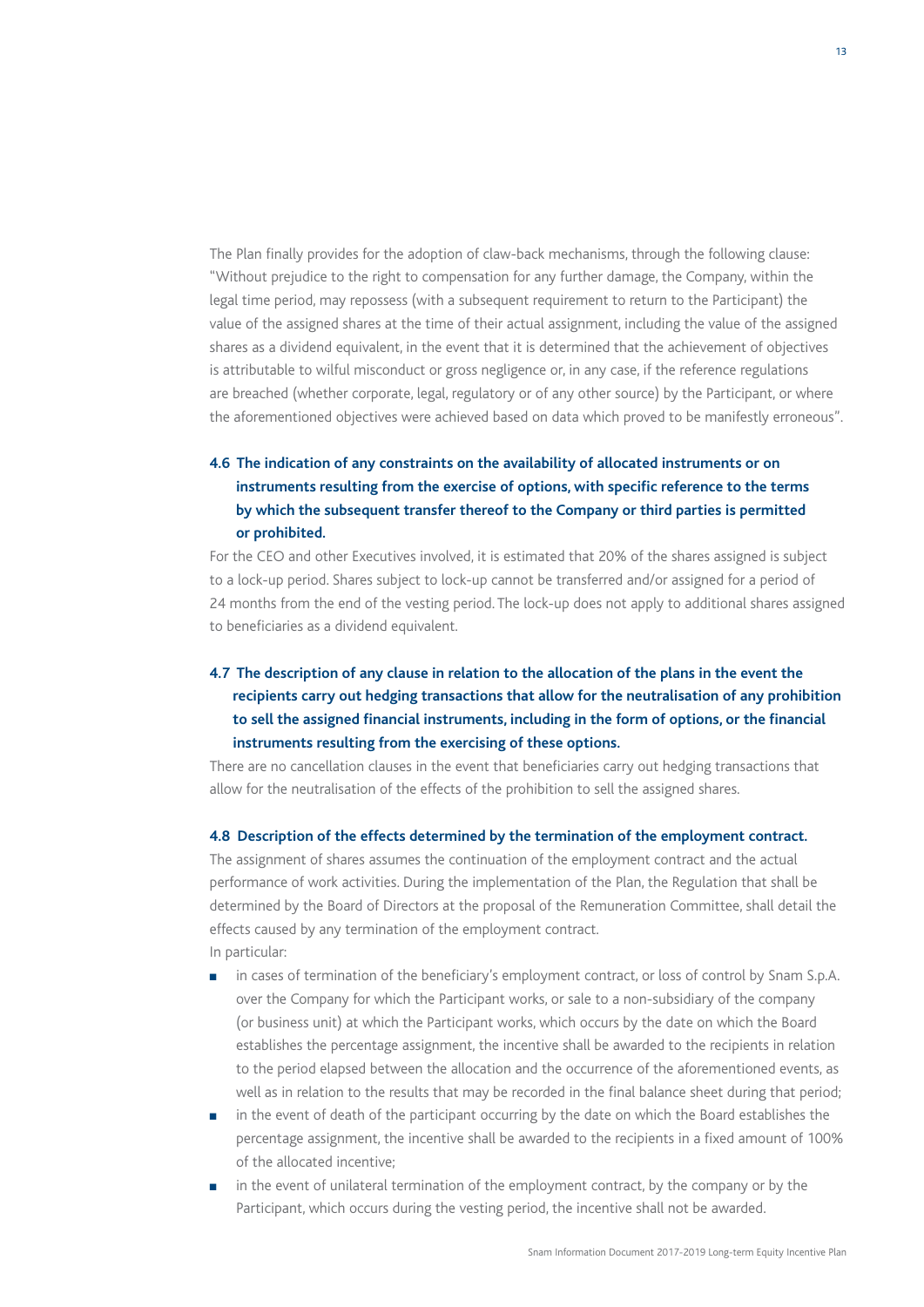#### **4.9 Indication of other possible causes for cancellation of the plans.**

Possible causes for cancellation of the Plan shall be specified by the Regulation during the implementation of the Plan.

**4.10 Reasons relating to the possible provision of a "redemption", by the company, of the financial instruments covered by the plans, provided pursuant to Article 2357 and subsequent amendments of the Italian Civil Code; the beneficiaries of the redemption, specifying whether it is limited only to specific categories of employees; the effects of the termination of the employment contract on that redemption.**

There is no provision for a right of redemption by the Company.

**4.11 Any loans or other facilities to be granted for the purchase of shares pursuant to Article 2358 of the Italian Civil Code.**

There is no provision for the granting of loans.

## **4.12 Indication of assessments on the expected obligation of the company as at the date of the assignment, as determined based on previously defined terms and conditions, for an overall amount and in relation to each instrument of the plan.**

At present, based on the terms and conditions previously defined, it is expected that the maximum number of assignable shares on reaching the maximum result level for all performance conditions, including shares assigned as dividend equivalent, amounts to 3,500,000 Shares.

#### **4.13 Indication of any dilutive effects on the capital determined by the remuneration plans.**

Given that the Shareholders' Meeting called to approve the Plan was also convened to authorise the Board of Directors to purchase and/or sell treasury shares to service the Plan, there are currently no expected dilutive effects.

## **4.14 Any expected restrictions for exercising the right to vote and for the allocation of equity rights.**

The shares assigned shall have regular dividend rights, with no restrictions being planned to exercising corporate or equity rights pertaining thereto.

## **4.15 In the event that the shares are not traded on regulated markets, any useful information for a full assessment of their assignable value.**

Not applicable, as the shares are admitted to trading on the Mercato Telematico Azionario organised and managed by Borsa Italiana S.p.A.

### **4.16 - 4.22**

The section relating to the allocation of shares and to stock options is not applicable as the Plan provides for the allocation of shares.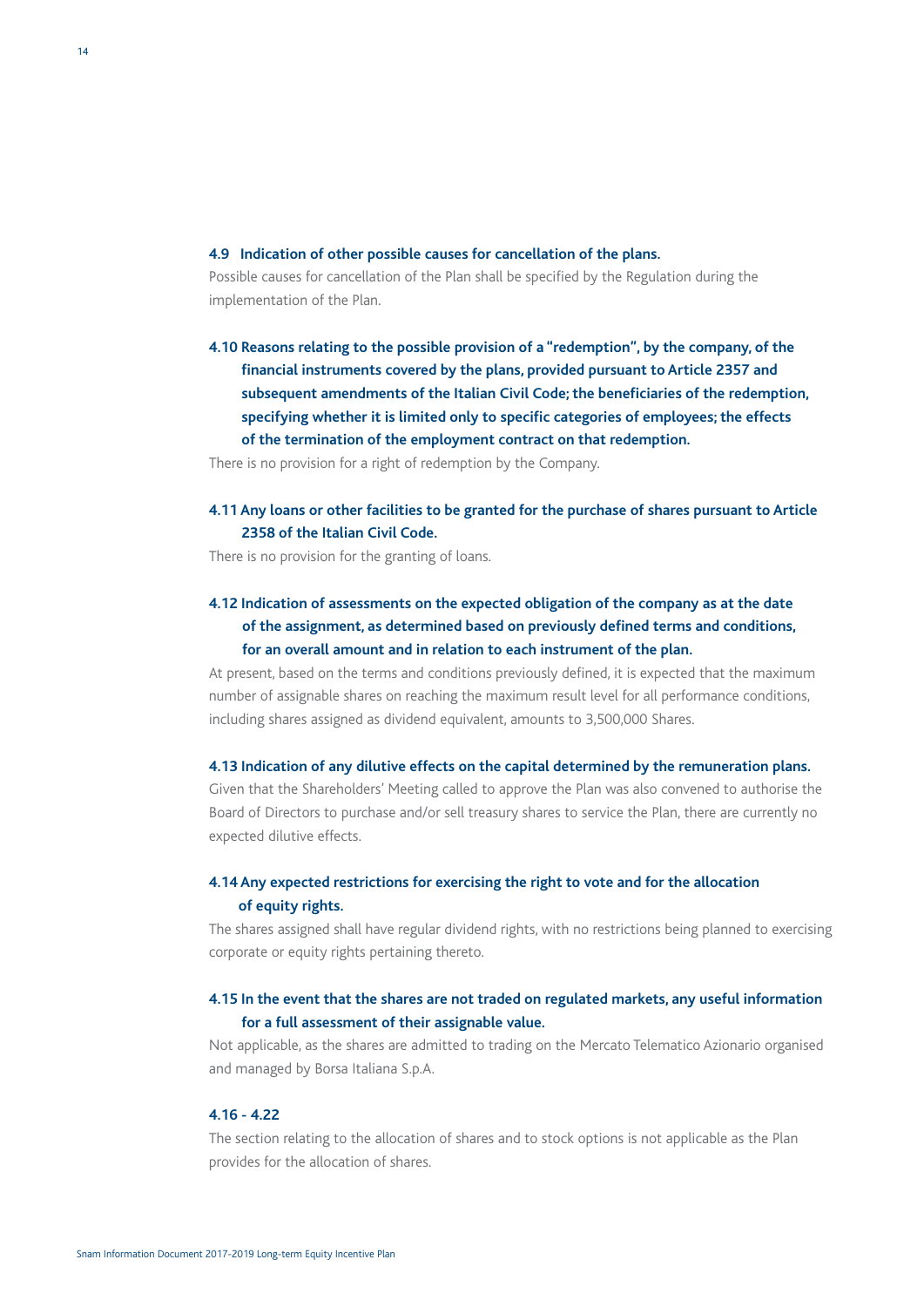## **4.23 Criteria for the adjustments made necessary following extraordinary capital transactions and other transactions involving a variation in the number of underlying instruments (capital increases, extraordinary dividends, grouping and splitting of the underlying shares, mergers and demergers, conversions into other classes of shares, etc.).**

If execution is given to extraordinary capital transactions or other transactions, which have, in any case, a significant impact on the economic value represented by the shares allocated to each beneficiary, the Board of Directors, at the proposal of the Remuneration Committee, shall make any change to the Plan whilst keeping the economic value represented by the shares assignable under the Plan unchanged.

#### **4.24 Issuers of shares enclose the appended table no. 1 to the information document.**

The following table shows the information referred to in Section 2, Panel 1 of the table in Diagram 7 of Appendix 3 A to the Issuers' Regulation, based on the features previously defined by the Company's Board of Directors. The table shall be further detailed at the time of implementation of the Plan and the additional information shall be made available according to the procedures and terms referred to in Article 84-bis, paragraph 5 section a) of the Issuers' Regulation.

#### **2017 – 2019 LONG-TERM EQUITY INCENTIVE PLAN**

#### **specified only for**  ទី ១ **individuals listed**  Job title (to be<br>specified only fc<br>individuals liste<br>by name) Surname and<br>Name or Class **Job title (to be Name or Class Section 2 Surname and newly-assigned instruments based on the decision of the board of directors proposed for the shareholders' meeting Date of the Number of Possible Purchase Market Price Type of Financial Vesting Shareholders' Assignment Financial Price of the as at the Meeting Instruments Period date Instruments Instruments assignment data Resolution** Marco Alverà CEO of Snam S.p.A. T.B.D. T.B.D. Average price of Executives 11/04/2017 Shares of Snam the share recorded Three-year with Strategic TRD. TRD. n.a. S.p.A the month prior to period Responsibilities assignment Other Executives T.B.D. T.B.D. T.B.D. T.B.D.

#### **FINANCIAL INSTRUMENTS OTHER THAN STOCK OPTIONS**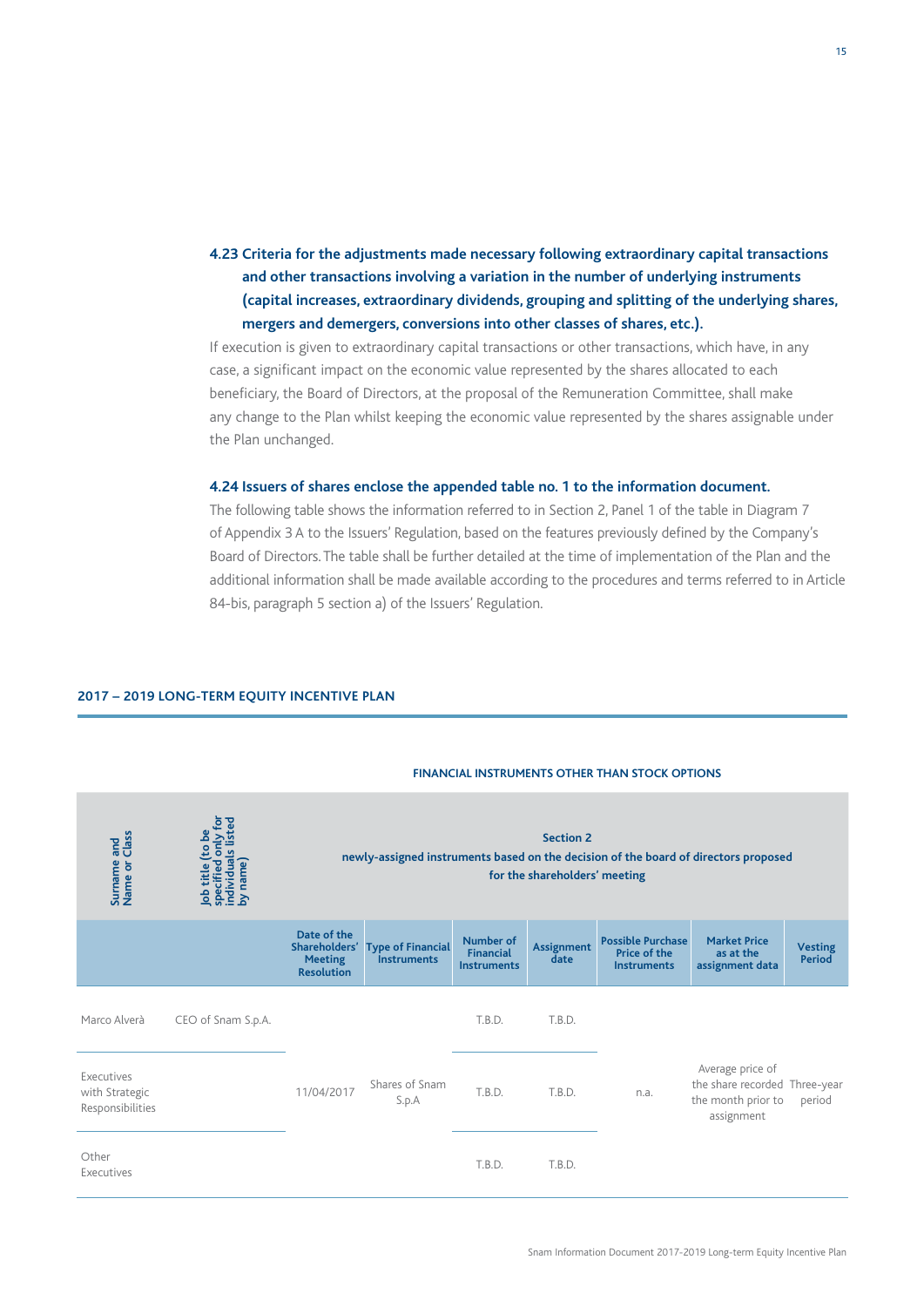

by Snam

Concept & Design Inarea Strategic Design Pre-printing ACC & Partners

Printing Periskop Printed on ecological paper Fedrigoni Symbol Freelife

For information please contact Snam S.p.A. Piazza Santa Barbara, 7

20097 San Donato Milanese (MI)

Website: www.snam.it

April 2017